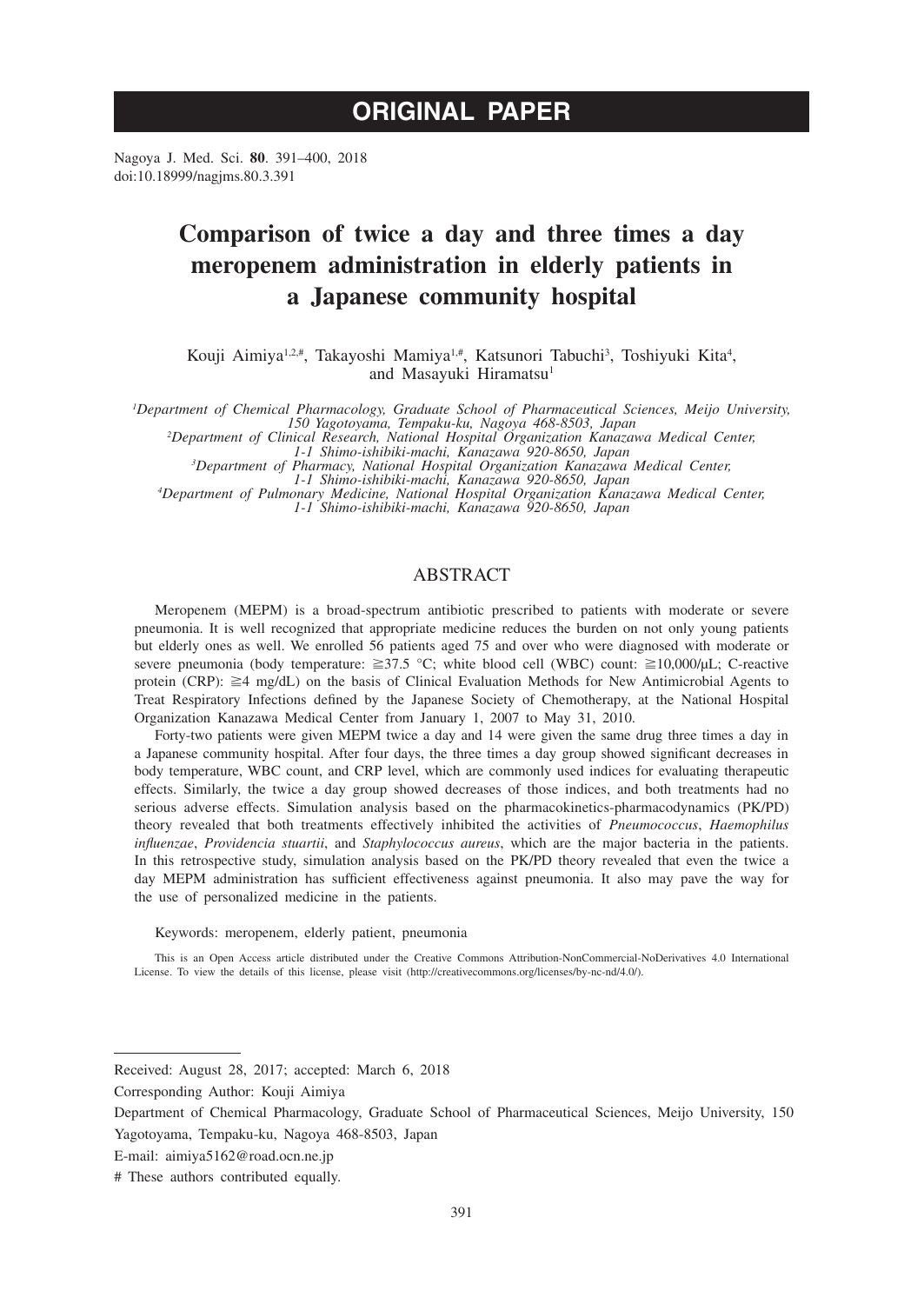# INTRODUCTION

Pneumonia is the third most frequent cause of death in Japan, with mortality exceeding 120,000 in 2012, according to a report by The Japanese Ministry of Health, Labour and Welfare. For patients with moderate or severe pneumonia, meropenem (MEPM), a carbapenem antibiotic, is widely used.<sup>1,2)</sup> MEPM is a broad-spectrum antibiotic that has been used for more than 20 years against Gram-positive, Gram-negative, and anaerobic bacteria, but not multi-drug-resistant bacteria, such as  $MRSA$ <sup>1,3)</sup> MEPM is classified as a "time-dependent" drug on the basis of its action. The antimicrobial effects of MEPM are dependent on the time above the minimum inhibitory concentration ( $\%$ T>MIC) and not the peak of concentration.<sup>4)</sup> MEPM of 0.5 g (up to  $3 \text{ g/day}$ ) has been prescribed for febrile neutropenia as well as serious infections.<sup>1,5)</sup> Regarding hospital-acquired pneumonia in adults, the committee for the JAID/JSC guidelines recommends a dosage regimen of 1.0 g MEPM 2-3 times a day<sup>6</sup>. However, there is no recommended MEPM dosage regimen for elderly pneumonia patients. In general hospitals in Japan, the typical dosage regimen is  $0.5$  g MEPM 2-3 times a day.<sup>7,8,9)</sup> National Hospital Organization Kanazawa Medical Center has 25 departments and 554 beds, and is one of the large general hospitals in Japan. Approximately 70–80% of patients in the Department of Respiratory Diagnosis are elderly. Although MEPM is prescribed for those patients, it is unclear whether the dose is appropriate or not. Thus, it is necessary to clarify which treatment regimen is effective against pneumonia. In order to provide the most appropriate treatment for pneumonia patients, pharmacodynamics knowledge and experience based data are needed. In this study, we retrospectively surveyed electronic medical records to compare the differences between two and three times a day MEPM administration. We focused on elderly ( $\geq$ 75 years old) moderate or severe pneumonia patients in our community hospital. We measured body temperature, white blood cell (WBC) count, and C-reactive protein (CRP) level after a four day MEPM administration. We also examined AST and serum creatinine levels to determine the adverse effects.

# **METHODS**

#### *1. Subjects*

Fifty six patients aged 75 and over were selected from 237 patients diagnosed with pneumonia, including acute bronchitis and acute bronchiolitis, at the Department of Respiratory Diagnosis of National Hospital Organization Kanazawa Medical Center, for the period January 1, 2007 to May 31, 2010 (prior to the change from proprietary drug to generic drug). In accordance with previous reports, patients aged  $\geq$ 75 years, who were diagnosed on the basis of background characteristics, underlying disease, physical findings, fever, laboratory test values (WBC count and CRP level), and chest X-rays, were enrolled as the subjects of this study (237 patients) and those undergoing dialysis that could affect laboratory test results, those receiving anticancer drugs or immunosuppressive drugs, and those with MRSA infection were excluded.10)

Fifty-six patients also met the criteria for moderate or severe pneumonia (body temperature:  $\geq$ 37.5 °C; WBC count:  $\geq$ 10,000/μL; CRP:  $\geq$ 4 mg/dL) according to the Clinical Evaluation Methods for New Antimicrobial Agents to Treat Respiratory Infections defined by the Japanese Society of Chemotherapy.<sup>10)</sup> We performed bacterial culture of sputum and venous blood samples during the pharmacotherapy. The pharmacotherapy was considered effective when three or more of the following criteria were satisfied after administration of the drug: ① body temperature: decreased to  $\langle 37 \,^{\circ} \text{C}$ ; (2) chest X-ray score: decreased to  $\langle 70\% \,^{\circ} \text{C} \rangle$  of previous value; (3) WBC count: decreased to  $\langle 9,000/\mu L; (4) \text{ CRP}$  level: decreased to  $\langle 30\% \text{ of}$  previous value.<sup>10)</sup>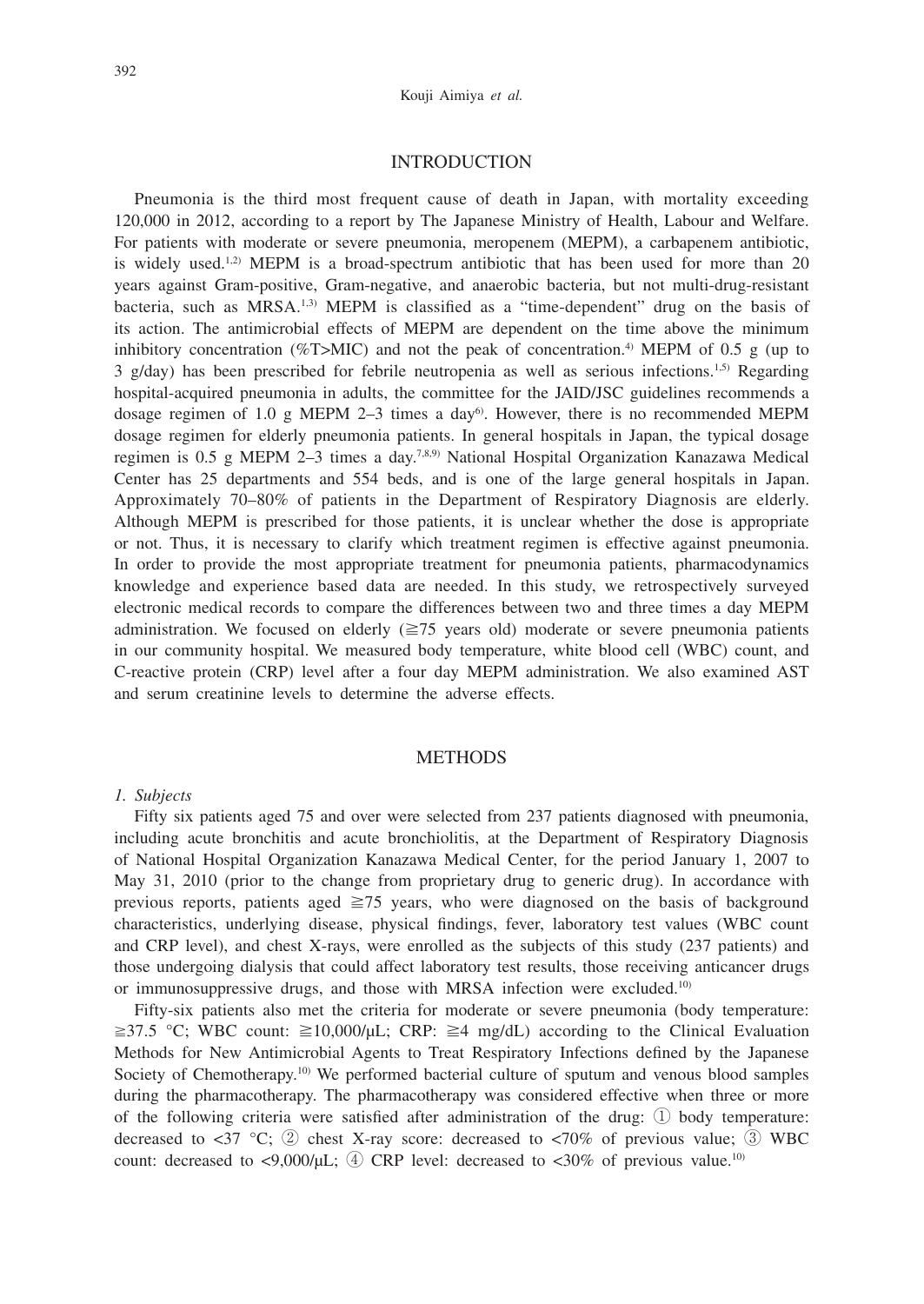

Analytical set (Survey period: January 1, 2007 to March 31, 2010)

**Fig. 1** Patient population in this study. Numbers of patients are shown in parenthesis. The subjects were 237 patients aged ≧75 years who were diagnosed on the basis of background characteristics, underlying disease, physical findings, fever, laboratory test values (WBC count and CRP), and chest X-rays. Those undergoing dialysis that could affect laboratory test results, those receiving anti-cancer drugs or immunosuppressive drugs, and those with MRSA infection were excluded.

The patients were administered 0.5 g of MEPM via intravenous drip infusion (Sumitomo-Dainippon Pharma Co., Ltd., Osaka) and divided into two treatment groups: 42 patients were in the twice a day MEPM administration (0.5 g  $\times$  2/day) group and 14 patients, the three times a day MEPM administration (0.5 g  $\times$  3/day) group (Figure 1). Patient background is shown in Table 1.

### *2. Evaluation of pharmacotherapy*

We measured body temperature, WBC count, and CRP level at the time of admission and after the four day pharmacotherapy. In order to examine hepatic and renal functions, AST and serum creatinine levels were measured by following the same schedule as above.

#### *3. Monte-Carlo simulation analysis based on PK/PD theory*

We also performed simulation analysis of MEPM concentration in the patients by using Monte-Carlo simulation (Omegamon<sup>TM</sup> ver. 3, Pharmacist Support Ltd., Hiroshima, Japan; kindly provided by Dr. Norifumi Morikawa, Hiroshima University, Japan).11) We input the patients' physical and biochemical data (age, sex, body weight, serum creatinine level, and dose of MEPM) into this simulation. Because the expected values of the percentage of time above the minimum inhibitory concentration (%T>MIC) are reliable to have bactericidal action, $11,12$ ) we calculated  $MIC<sub>50</sub>$  for each bacterium. The bactericidal action of MEPM can be expected if %T>MIC is 40% or higher.<sup>11,12)</sup>

## *4. Statistical analysis*

All results are presented as means  $\pm$  standard deviation (SD). Mean age (years), duration of administration (days), body temperature, WBC count, and CRP, AST (GOT), and serum creatinine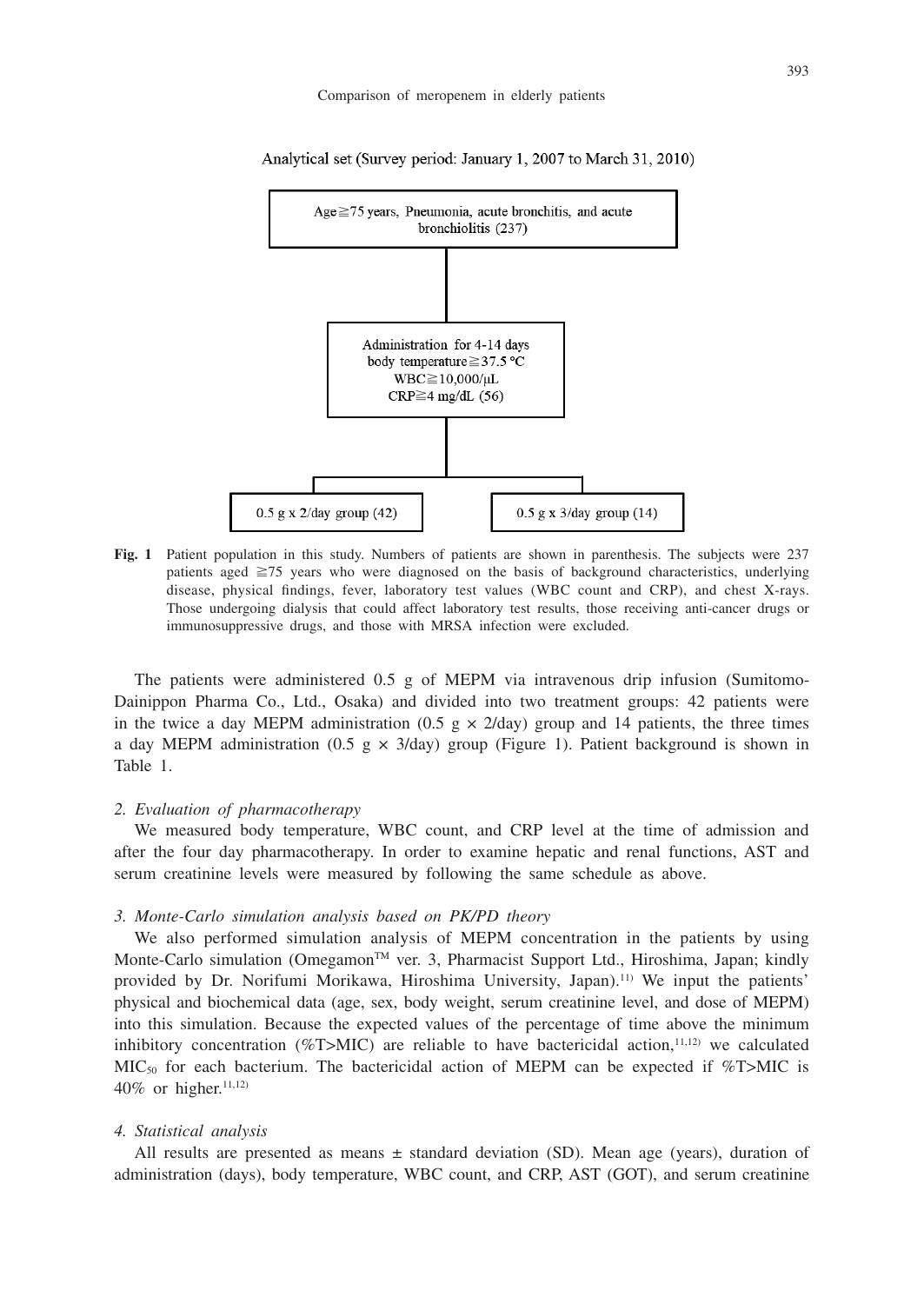levels were analyzed using the unpaired t-test. The paired t-test was used for within-group comparisons of body temperature between before and four days after MEPM administration and of WBC count and CRP level between before and 4 days after administration. The  $\chi^2$  test was done for gender in the patients' background, the presence or absence of concomitant antibiotic injection, and abnormal values in the safety evaluation. P<0.05 was regarded as significant.

This study was approved by the National Hospital Organization Kanazawa Medical Center Ethics Committee according to the Ethical Guidelines for Clinical Research, and performed retrospectively (#2017-No.44). Data were analyzed after unlinkable anonymization in order to protect the personal information of the patients.

# RESULTS

#### *1. Patient background*

No differences were found in patient background at the time admission, including sex, mean age, number of patients with community-acquired pneumonia, number of patients with nursing and healthcare-associated pneumonia, number of patients with hospital-acquired pneumonia, severity of pneumonia infection, duration of MEPM administration, concomitant antibiotic injection (with/without), body temperature, WBC count, CRP level, AST level, and serum creatinine level, between the 42 patients in the 0.5 g  $\times$  2/day group and the 14 patients in the 0.5 g  $\times$  3/day group (Table 1).

# *2. Bacterial culture*

The results of bacterial culture of sputum and venous blood samples before MEPM administration are summarized in Table 2. In sputum, commonly detected bacteria included *Streptococcus pneumoniae, Staphylococcus aureus*, and *Escherichia coli*. In addition, *Haemophilus influenzae* and *Klebsiella pneumoniae* were detected in the 0.5 g × 2/day group, and *Staphylococcus epidermidis* was detected in the 0.5 g × 3/day group. *Providencia stuartii* was detected in venous blood from the 0.5 g  $\times$  2/day group, and *S. aureus*, from the 0.5 g  $\times$  3/day group. At the end of MEPM administration, neither *P. stuartii* in venous blood from the 0.5 g × 2/day group nor *S. aureus* from the 0.5 g  $\times$  3/day group was detected.

# *3. Effects of MEPM treatment*

(1) Body temperature: Body temperature significantly decreased from 38.2  $\pm$  0.5 °C to 37.2  $\pm$ 0.4 °C in the 0.5 g  $\times$  2/day group, and from 38.2  $\pm$  0.4 °C to 37.3  $\pm$  0.6 °C in the 0.5 g  $\times$  3/ day group (P<0.01). No significant differences were observed in the change of body temperature between the 0.5 g  $\times$  2/day group and the 0.5 g  $\times$  3/day group, regardless of whether antipyretic was concomitantly administered or not (Figure 2).

(2) WBC count: WBC count significantly decreased from  $15,600 \pm 6,400/\mu$ L to  $10,800 \pm 1,400/\mu$ 5,500/μL in the 0.5 g  $\times$  2/day group (P<0.01) and from 14,700  $\pm$  5,600/μL to 10,400  $\pm$  5,100/μL in the 0.5 g  $\times$  3/day group (P<0.05). No significant differences were observed in the change of WBC count between the 0.5 g  $\times$  2/day group and the 0.5 g  $\times$  3/day group, regardless of whether antipyretic was concomitantly administered or not (Figure 2).

(3) CRP: CRP levels significantly decreased from 15.5  $\pm$  7.2 mg/dL to 10.5  $\pm$  6.9 mg/dL in the 0.5 g  $\times$  2/day group (P<0.01) and from 17.8  $\pm$  7.9 mg/dL to 11.0  $\pm$  5.5 mg/dL in the 0.5 g  $\times$  3/day group (P<0.05). No significant differences were observed in the change of CRP level between the 0.5 g  $\times$  2/day group and the 0.5 g  $\times$  3/day group, regardless of whether antipyretic was concomitantly administered or not (Figure 2).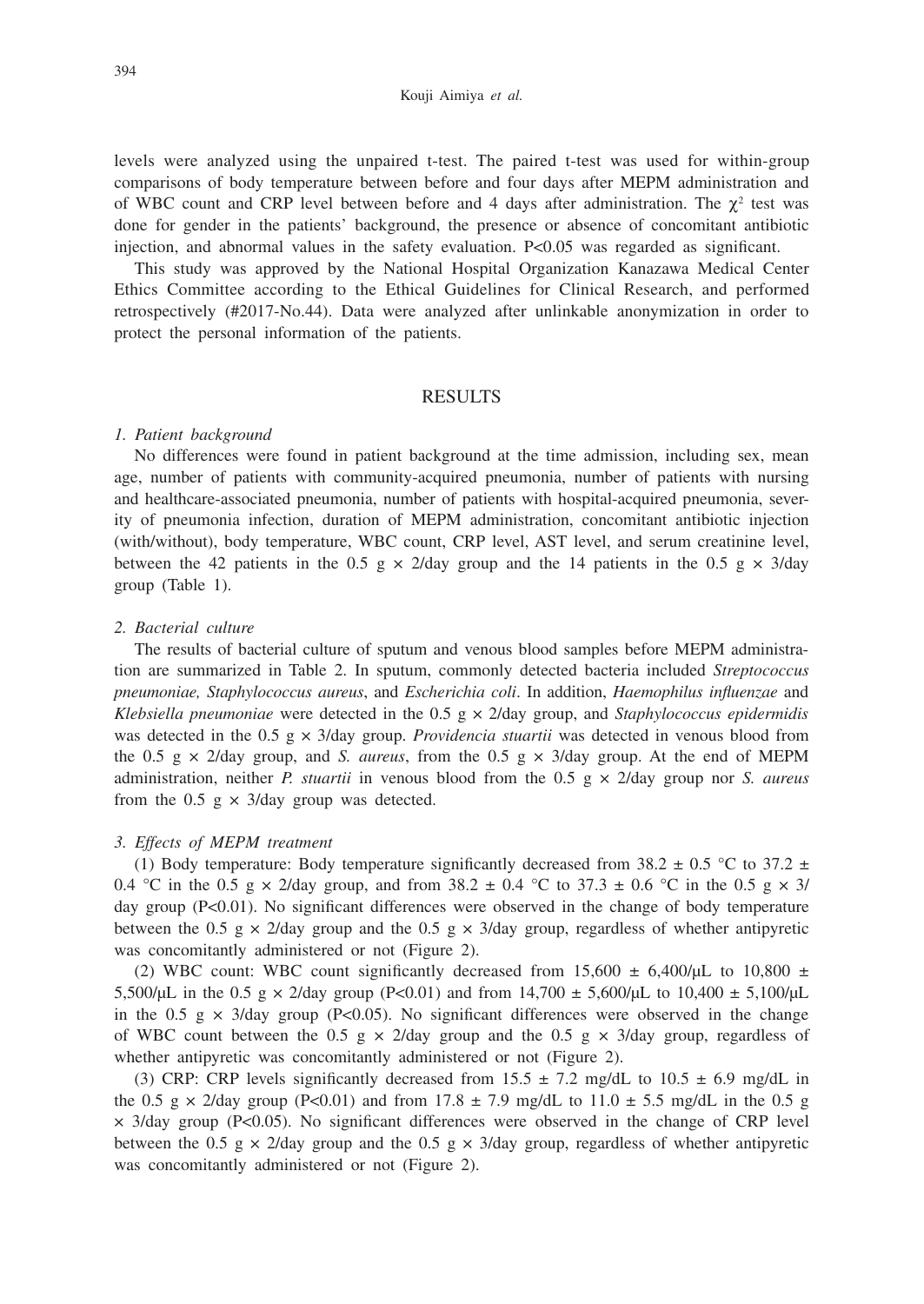|                                                    | $0.5$ g $\times$ 2/day            | $0.5$ g $\times$ 3/day             | Statistical significance    |
|----------------------------------------------------|-----------------------------------|------------------------------------|-----------------------------|
|                                                    | group                             | group                              | by t-test or $\chi^2$ -test |
| Number of patients                                 | 42                                | 14                                 |                             |
| Sex (male/female)                                  | 17 /25                            | 6/8                                | n.s.                        |
| Mean age (years)                                   | $83.9 \pm 5.0/$<br>$85.9 \pm 5.1$ | $82.2 \pm 4.0$ /<br>$82.3 \pm 5.1$ | n.s.                        |
| Community-acquired pneumonia                       | 22                                | 10                                 | n.s.                        |
| Nursing and healthcare-associated<br>pneumonia     | 17                                | 3                                  | n.s.                        |
| Hospital-acquired pneumonia                        | 3                                 | 1                                  | n.s                         |
| Severity of pneumonia infection                    |                                   |                                    |                             |
| Mild                                               | $\Omega$                          | $\Omega$                           | n.s                         |
| Moderate                                           | 39                                | 12                                 | n.s                         |
| Severe                                             | 3                                 | $\overline{2}$                     | n.s                         |
| Duration of administration (days)                  | $9.7 + 4.1$                       | $10.9 \pm 2.4$                     | n.s                         |
| Concomitant antibiotic injection<br>(with/without) | 5                                 | $\overline{c}$                     | n.s                         |
| Body temperature $(^{\circ}C)$                     | $38.2 \pm 0.5$                    | $38.2 \pm 0.4$                     | n.s                         |
| WBC count $(\mu L)$                                | $15,600\pm6,400$                  | $14,700\pm5,600$                   | n.s                         |
| $CRP$ (mg/dL)                                      | $15.5 \pm 7.2$                    | $17.8 \pm 7.9$                     | n.s                         |
| $AST$ $(U/L)$                                      | $31.3 \pm 27.2$                   | $34.3 \pm 32.7$                    | n.s                         |
| Serum creatinine (mg/dL)                           | $0.9 \pm 0.5$                     | $0.9 \pm 0.5$                      | n.s                         |

**Table 1** Patient background. Data are shown as means ± SD.

Mean age (years), duration of administration (days), body temperature, WBC count, CRP level, AST (GOT) level, and creatinine level were analyzed using the unpaired t-test. The  $\chi^2$  test was conducted for gender in the patient background, the presence or absence of concomitant antibiotic injection, and abnormal values in the safety evaluation. n.s.: no significance.

| Sample                 | $0.5$ g $\times$ 2/day group       | Number of<br>patients | Sample                 | $0.5 \text{ g} \times 3/\text{day}$ group        | Number of<br>patients |
|------------------------|------------------------------------|-----------------------|------------------------|--------------------------------------------------|-----------------------|
| Sputum                 | <i>Streptococcus</i><br>pneumoniae | $\overline{2}$        | Sputum                 | <i>Streptococcus</i><br><i>pneumoniae (PRSP)</i> |                       |
|                        | Staphylococcus aureus              | 2                     |                        | Staphylococcus aureus                            | 2                     |
|                        | Haemophilus influenzae             | $\overline{2}$        |                        | <i>Staphylococcus</i><br>epidermidis             |                       |
|                        | Klebsiella pneumoniae              | 2                     |                        | Escherichia coli (ESBL)                          |                       |
|                        | Escherichia coli                   | 2                     |                        |                                                  |                       |
| <b>Venous</b><br>blood | Providencia stuartii               |                       | <b>Venous</b><br>blood | Staphylococcus aureus                            |                       |

**Table 2** Isolates on bacterial cultures before MEPM administration.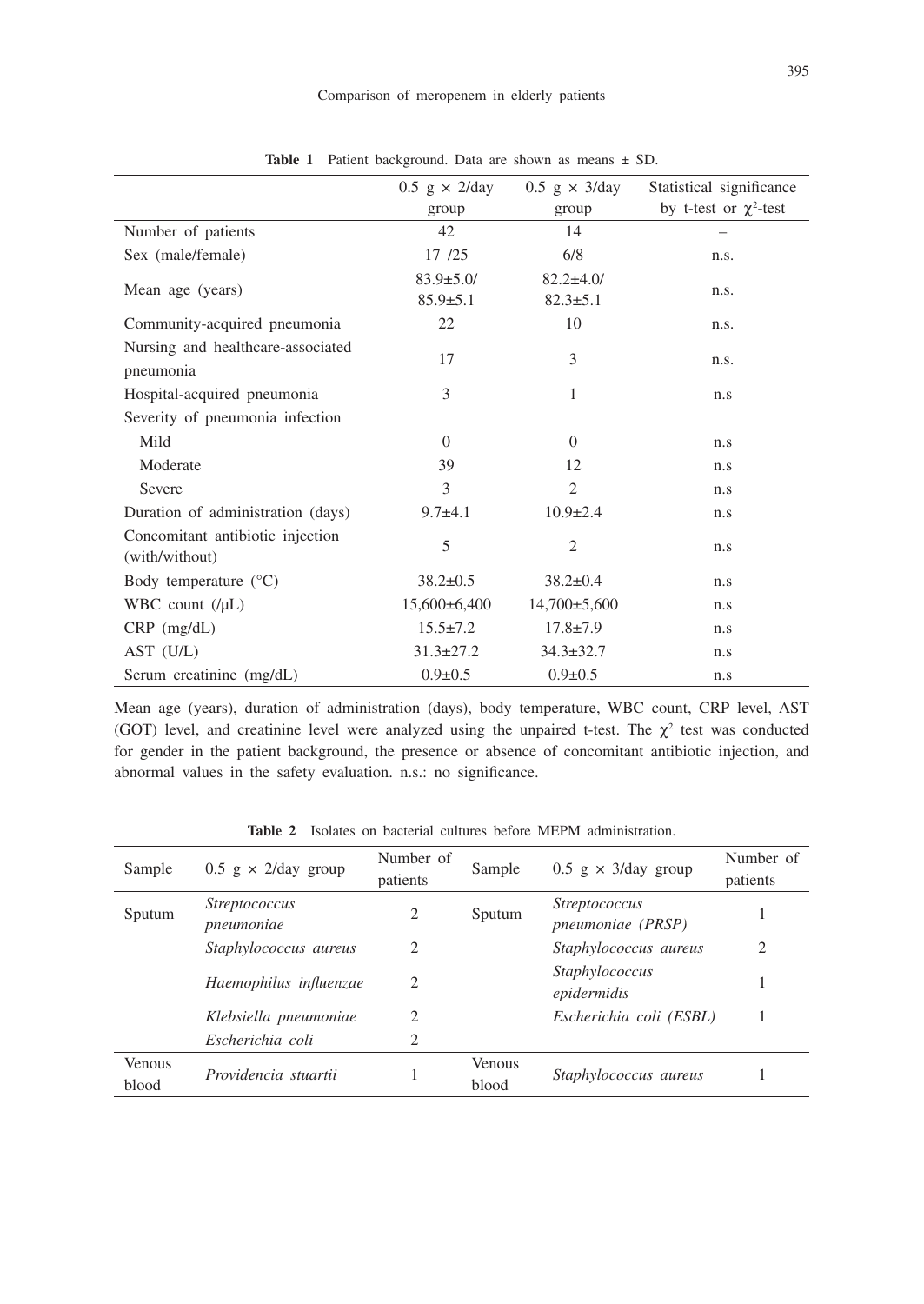

**Fig. 2** Moderate or severe pneumonia induced body temperature (a), WBC count (b), and CRP level (c) before and after MEPM administration in the 0.5 g  $\times$  2/day group and the 0.5 g  $\times$  3/day group. Data are shown as means  $\pm$  SD. \*P<0.05, \*\*P<0.01 vs corresponding pre-value (paired t-test). NS: not significant.  $\triangle$ : With concomitant antipyretics: Average  $($ , : Standard error  $($  $-)$ 

(4) AST and serum creatinine: No significant differences were detected between the two groups. In addition, we could not find any severe adverse effects in the two groups (Table 3).

(5) Clinical assessment: The pharmacotherapy was effective in five of 42 cases in the 0.5  $g \times 2$ /day group (11.9%) and two of 14 cases in the 0.5 g  $\times$  3/day group (14.3%). When an antipyretic was concomitantly administered, effectiveness against pneumonia was noted in the 0.5 g  $\times$  2/day group (one case) but not in the 0.5 g  $\times$  3/day group. No significant difference was noted between the two groups.

### *4. Monte-Carlo simulation*

In this study, *S. pneumoniae*, *K. pneumoniae*, *H. influenzae*, *S. epidermidis*, *S. aureus*, and *P. stuartii* were detected in the 56 patients. Therefore, assuming that MIC of MEPM is 1.0  $\mu$ g/mL<sup>3</sup>), we determined %T>MIC of MEPM when it was administered twice a day or three times a day using Monte-Carlo simulation analysis. As a result, we obtained %T>MIC values of 78.7  $\pm$  16.7% (18.8  $\pm$  4.0 hours) when MEPM was administered twice a day and 95.9  $\pm$ 7.0% (23.0  $\pm$  1.7 hours) when it was administered three times a day, suggesting that the values exceeded the target treatment goal of 40%T>MIC. Significant difference was noted between the two groups. (Figure 3).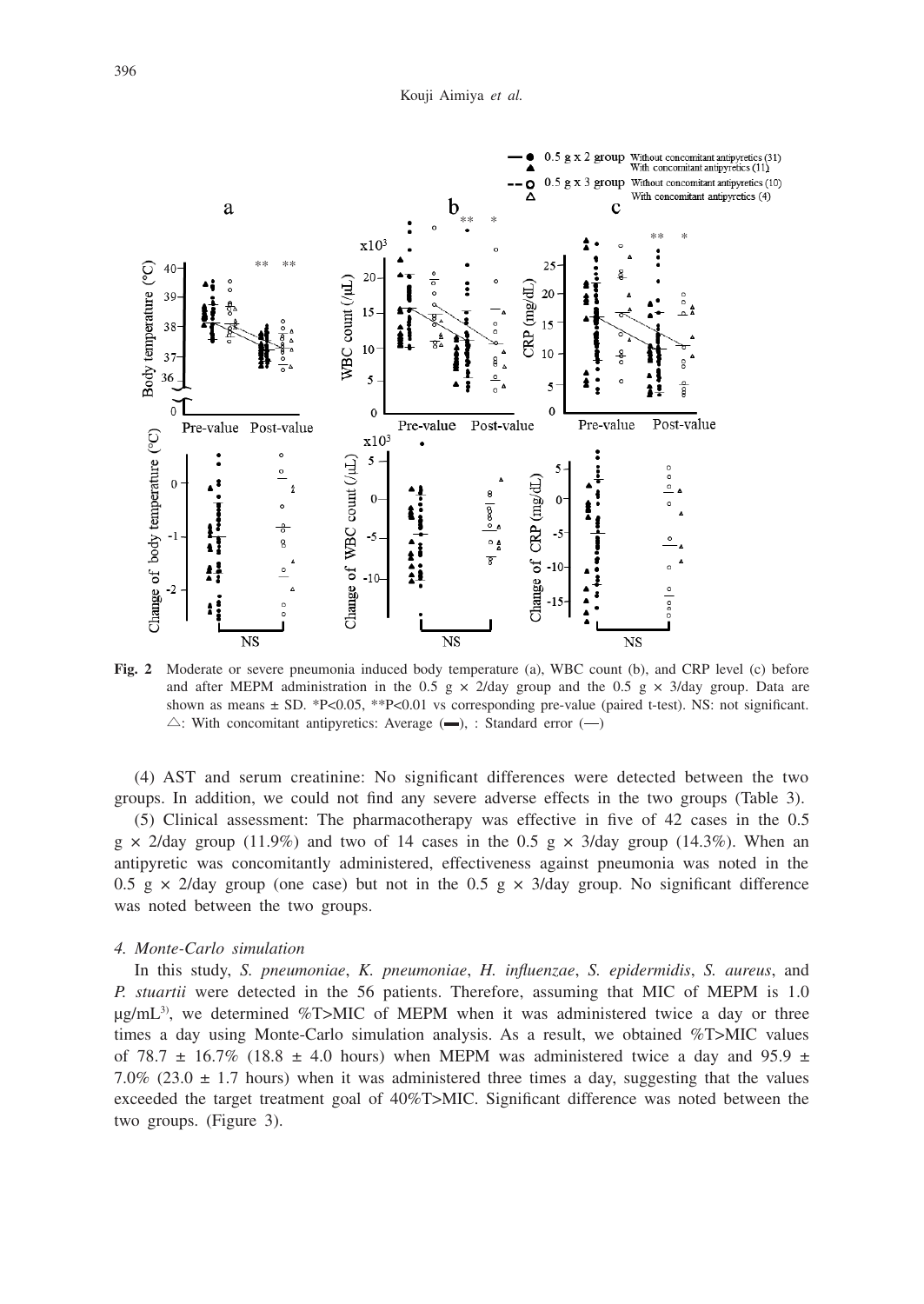**Table 3** Criteria for evaluating abnormal laboratory test values (top panel) and incidence of abnormal laboratory values after MEPM administration (bottom panel)

| Item             | Evaluation criterion                                                                                                                                                                                                               |  |                          |  |
|------------------|------------------------------------------------------------------------------------------------------------------------------------------------------------------------------------------------------------------------------------|--|--------------------------|--|
| AST (GOT)        | When an increase from below the normal upper limit (33 U/L) to                                                                                                                                                                     |  |                          |  |
|                  | $\geq$ 250% of the normal upper limit (82.5 U/L) is observed                                                                                                                                                                       |  |                          |  |
|                  | post-administration                                                                                                                                                                                                                |  |                          |  |
|                  | When the pre-administration value exceeds 33 U/L (normal upper                                                                                                                                                                     |  |                          |  |
|                  | limit) and the post-administration value is $\geq 2$ -fold of the                                                                                                                                                                  |  |                          |  |
|                  | pre-administration value                                                                                                                                                                                                           |  |                          |  |
| Serum creatinine | When an increase from below the normal upper limit $(0.8 \text{ mg/dL})$                                                                                                                                                           |  |                          |  |
|                  | to $\geq 150\%$ of the normal upper limit (2.0 mg/dL) is observed<br>post-administration<br>When the pre-administration value exceeds 0.8 mg/dL (normal<br>upper limit) and the post-administration value is $\geq 2$ -fold of the |  |                          |  |
|                  |                                                                                                                                                                                                                                    |  | pre-administration value |  |

Incidence of abnormal laboratory values after MEPM administration

|                     |                                 | Number of<br>patients | Number of<br>abnormal<br>laboratory test<br>values | Incidence<br>of abnormal<br>laboratory test<br>values | t-test |
|---------------------|---------------------------------|-----------------------|----------------------------------------------------|-------------------------------------------------------|--------|
| AST (GOT)           | $0.5$ g $\times$ 2/day<br>group | 35                    | 3                                                  | 8.5%                                                  | n.s.   |
|                     | $0.5$ g $\times$ 3/day<br>group | 13                    |                                                    | $7.7\%$                                               |        |
| Serum<br>creatinine | $0.5$ g $\times$ 2/day<br>group | 35                    | $\theta$                                           | $0 \%$                                                |        |
|                     | $0.5$ g $\times$ 2/day<br>group | 14                    | $\theta$                                           | $0 \%$                                                | n.s.   |



**Fig. 3** Monte-Carlo simulation analysis of MEPM in elderly patients. Data are shown as means  $\pm$  SD. \*P<0.05 vs corresponding pre-value (paired t-test). We obtained %T>MIC values of 78.7  $\pm$  16.7% (18.8 $\pm$  4.0 hours) when MEPM was administered twice a day and  $95.9 \pm 7.0\%$  (23.0  $\pm$  1.7 hours) when it was administered three times a day, suggesting that the values exceeded the target treatment goal of 40%T>MIC.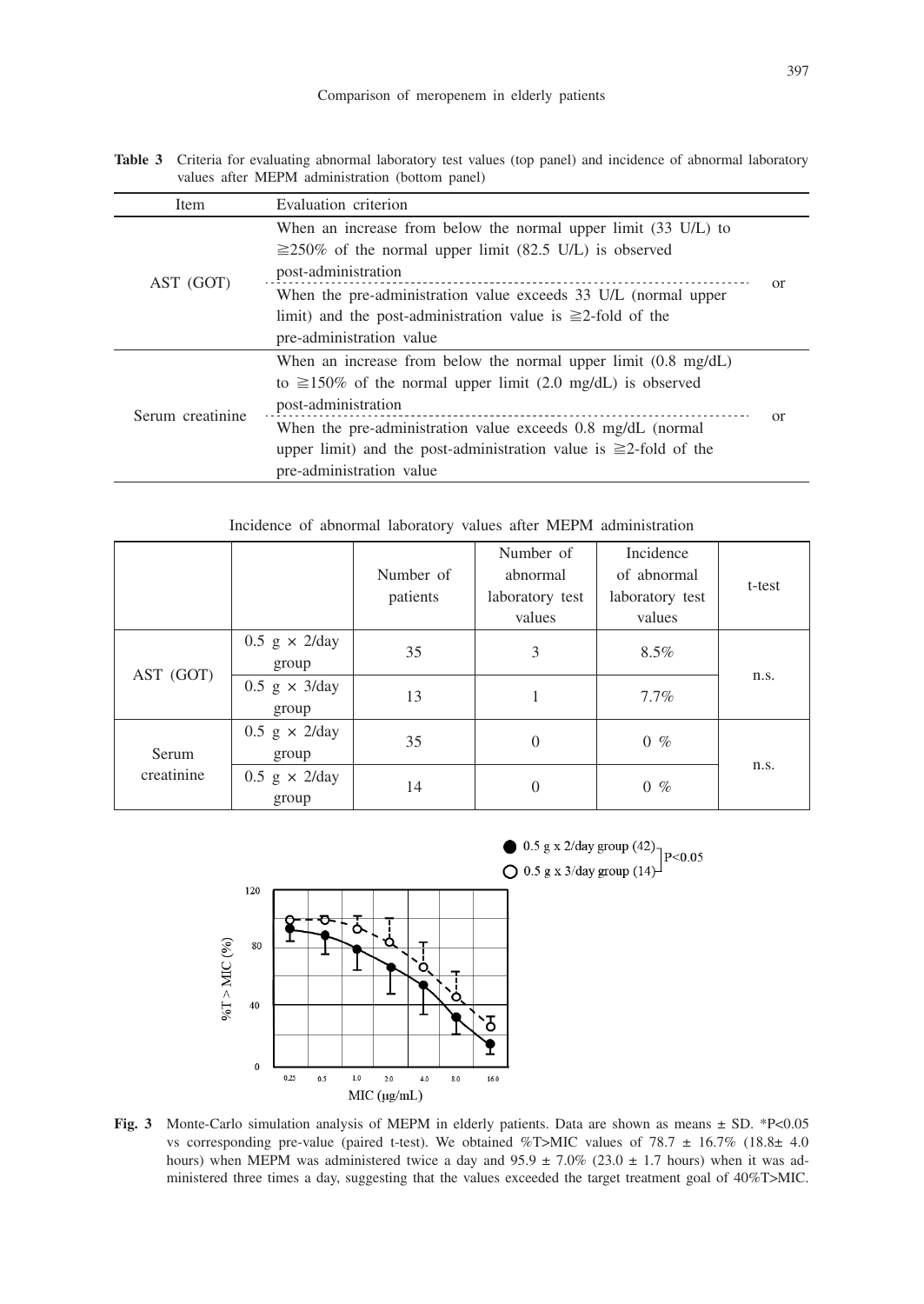#### Kouji Aimiya *et al.*

*5. Two cases in which bacteria were detected from venous blood prior to MEPM administration*

A 79 year old woman (body temperature,  $38.0 \degree C$ ; systolic blood pressure,  $94 \space \text{mmHg}$ ;  $SpO<sub>2</sub>$ , 97% (while inhaling oxygen); BUN, 26.9 mg/dL) from whom *P. stuartii* (MIC  $\leq 0.5$  µg/mL) was detected received MEPM (0.5 g) twice a day for 12 days. Improvements in body temperature from 38.0 °C to 37.3 °C, WBC count from 11,600/ $\mu$ L to 8,100/ $\mu$ L, CRP level from 19.9 mg/ dL to 7.8 mg/dL,  $SpO<sub>2</sub>$  of 97% (room air), and systolic blood pressure of 120 mmHg were observed, with no detection of bacteria.

An 80 year old woman (body temperature, 39.1 °C; systolic blood pressure, 97 mmHg; SpO2, 98% (while inhaling oxygen); BUN, 16.1 mg/dL (somnolence tendency)) from whom *S. aureus* (MIC  $\leq$ 1.0 μg/mL) was detected received MEPM (0.5 g) three times a day for 14 days. Improvements in body temperature from 39.1 °C to 36.8 °C, WBC count from 11,500/μL to 4,100/μL, CRP level from 24.1 mg/dL to 21.3 mg/dL,  $SpO<sub>2</sub>$  of 95% (room air), and systolic blood pressure from 97 mmHg to 140 mmHg were observed, with no detection of bacteria.

# **DISCUSSION**

Pneumonia is the third leading cause of death in Japan following cancer and heart disease, and compared to other diseases, these three major diseases have been on the rise for almost 20 years. The main cause of pneumonia is inflammation due to bacterial infection, and the only solution to this is the use of antimicrobials in drug therapy. Among antimicrobials, MEPM has a broad spectrum ranging from Gram-positive bacteria to Gram-negative bacteria and even anaerobic bacteria. For this reason, it has been used widely for many types of bacteria that cause serious refractory infections in patients having underlying diseases or those with a weakened immune system, including immunocompromised hosts.<sup>1,2,5)</sup>

It has been reported that in general, MEPM used in the treatment of pneumonia exhibits a stronger antimicrobial effect when a larger number of doses are given.<sup>4,5,13)</sup> On the other hand, it has been reported that no difference was observed when 1.0 g of MEPM was administered three times a day, as compared to when 0.5 g of MEPM was administered three or four times a day.14) However, patient age, disease, and severity diagnosis were unclear in those reports, and thus, in order to evaluate the effects of MEPM administration, in this study, we targeted elderly patients presenting with moderate or severe pneumonia according to the "Clinical evaluation methods for new antimicrobial agents to treat respiratory infections."10)

Some patients had other diseases as well, but as the main disease was pneumonia, treatment was mainly with MEPM. On day 4 from the initiation of MEPM administration, the levels of inflammation markers (body temperature, CRP, WBC count), which had been increased due to bacterial infection, tended to recover toward normal values in both groups. In addition, blood culture and chest X-rays performed four days after completion of MEPM administration yielded negative results in both the 0.5 g  $\times$  2/day group (one patient) and the 0.5 g  $\times$  3/day group (one patient). These results suggest that the bactericidal action of MEPM was induced in both groups.

Antimicrobials can be classified into "time-dependent" and "concentration-dependent" drugs according to their action. In the case of time-dependent antimicrobials, "the duration during which a concentration higher than MIC is maintained" is important, and there is no dependence on Cmax (maximum concentration in blood). In other words, the antimicrobial action of these drugs, when allowed to act for a long time at a blood concentration higher than MIC, could be maximized or even likely suppress resistant bacteria formation. As MEPM is a time-dependent antimicrobial, it is necessary that its blood concentration be higher than its MIC while taking into account the time required for metabolic excretion (time above MIC).13) Unfortunately, in the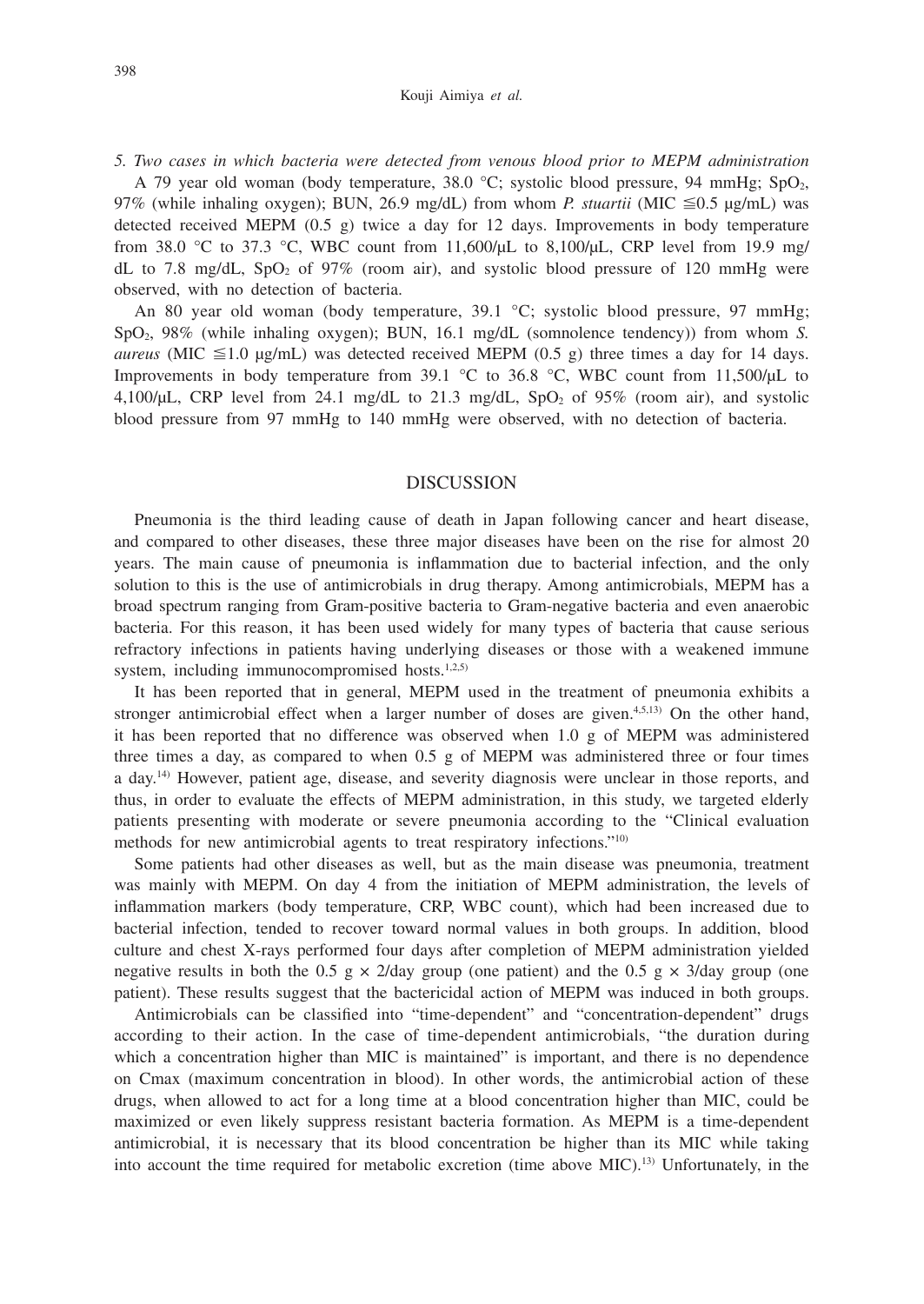399

present study, we did not regularly measure MEPM concentrations in patients' blood. Therefore, we conducted a simulation analysis of predicted blood MEPM concentration in the two groups based on the test values obtained for each patient before MEPM administration. The MIC for the four most frequently detected bacteria presumed to be pneumonia-causing pathogens (*S. pneumoniae, K. pneumoniae, H. influenzae*, and *P. stuartii*) was 1.0 μg/mL.3) Drusano reported that in the case of MEPM, sufficient bactericidal effect can be achieved if  $\%T>MIC = 40(\%)$ , that is, longer than 9.6 hours.<sup>12)</sup> Therefore, in this study as well, it is likely that the same action was observed when MEPM was administered twice a day, as compared to three times a day administration, because the concentration that induced the bactericidal action was sufficiently maintained. Theoretically, the greater the frequency of administration, the longer the time a drug remains in blood at a high concentration. In our simulation as well, %T>MIC showed a significant difference between the two groups. On the other hand, in both groups,  $\mathbb{Q}$  a sufficiently high concentration of the drug was maintained to exert its antibacterial effect, and ② comparable effectiveness against pneumonia was noted. The difference observed in our simulation was not reflected in the clinical effect.

Next, based on AST and serum creatinine levels as indicators, we assessed the adverse effects on hepatic and renal function according to the "Criteria for safety evaluation of antimicrobial agents."15) Two patients in the twice a day administration group showed abnormal AST levels, but these patients had hepatitis in addition to pneumonia, and their values were abnormal even before the initiation of MEMP administration. On the other hand, the two groups had similar AST and serum creatinine levels. In general, hepatic and renal function declines with age. Given that MEPM is a renal excretory drug, in order to conduct a prospective study in the future, it will be necessary to perform therapeutic drug monitoring (TDM) and then administer MEPM in a more careful manner, especially in patients with decreased renal function, while assessing particularly their renal function. From the above, the twice a day administration of  $0.5 \text{ g}$  MEPM is likely to be sufficiently effective and comparable to the three times a day administration, in elderly patients with moderate or severe pneumonia. Although a significant difference was found between %T>MIC of the two groups, because there was no significant difference in their effectiveness against pneumonia, this result had little meaning. Of course, when administering antimicrobials, it is important to select the appropriate agents while keeping in mind their ability to suppress the increase of resistant bacteria as well as the effective use of medical resources. Some of the patients in this study had been administered drugs other than MEPM. Given that there are cases in which patients have multiple diseases, fewer prescription drugs and less frequent prescription to the extent possible could shorten the time spent for administering medication. As a result, it can be expected that reducing medication and therapy that induce both physical and mental burden on patients as well as increasing the time spent on rehabilitation could eventually lead to enhanced social reintegration. In similar evaluative studies in the future, we plan to perform separate studies using  $CAP$ ,<sup>7</sup> NHCAP,<sup>8)</sup> and HAP.<sup>9)</sup> We hope to propose more efficient methods for treatment and administration by investigating in detail the relationship between the effects of MEPM administration and renal function in the elderly.

# ACKNOWLEDGEMENTS

We are thankful to Professor Norifumi Morikawa of Hiroshima University for providing the simulation software, Omegamon ver. 3. This work was fully supported by Research Grants from National Hospital Organization Kanazawa Medical Center and Meijo University for graduate students.